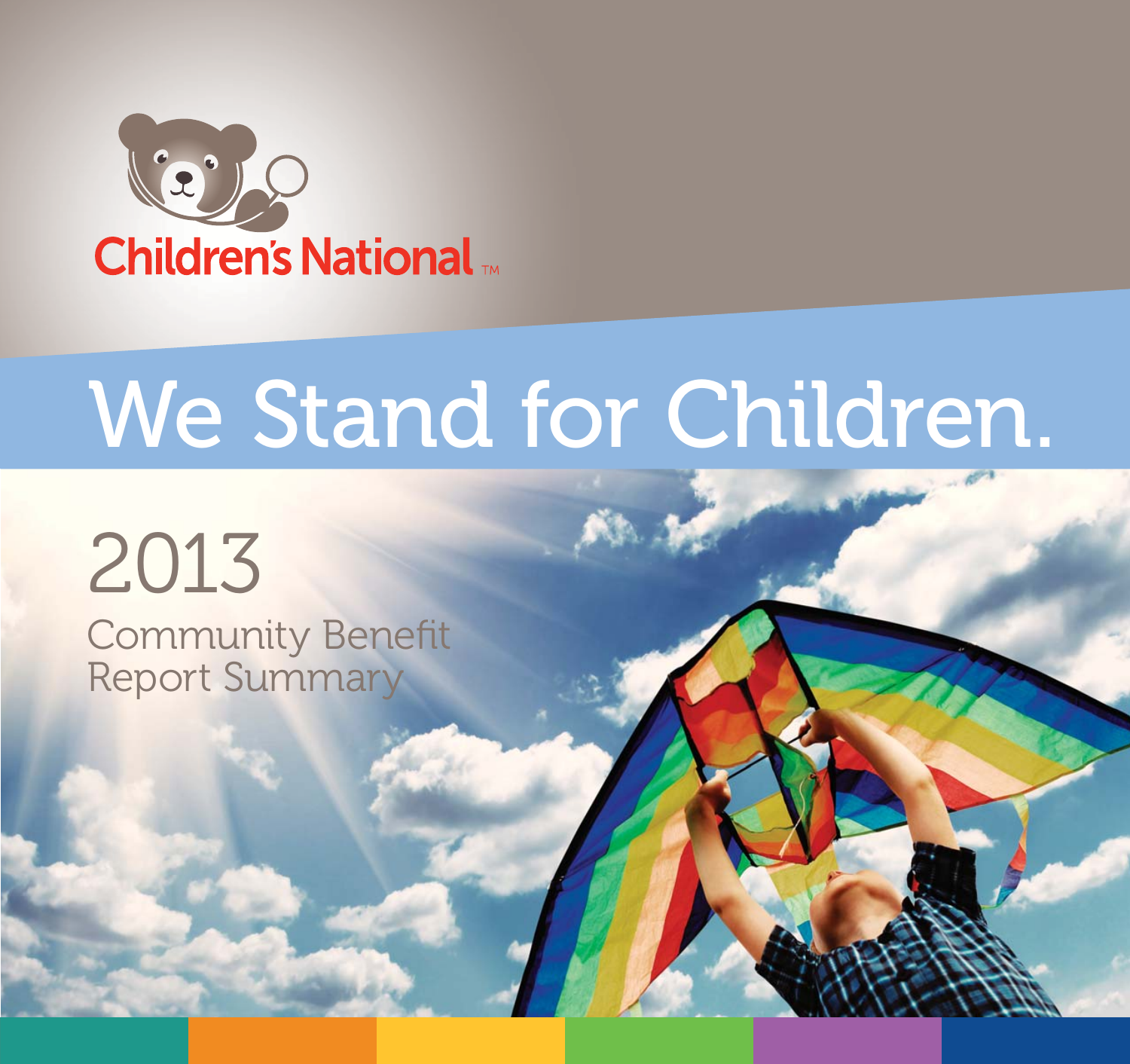# 2013 Community Investment

### \$18,697,515

Health Professions **Education** 

\$20,927,970 Community Health Improvement Services

# \$89,242,943

Uncompensated Care

# \$124,188,494

Total Community

# \$7,296,469

Research

### TOTAL COMMUNITY BENEFIT \$124,188,494

| TOTAL Uncompensated Care \$89,242,943 |  |
|---------------------------------------|--|
|                                       |  |
|                                       |  |
|                                       |  |

\* Bad debt and community building activities are part of our community investment but are not recognized by the Internal Revenue Service as community benefits; therefore, the financials associated with these categories are not included in the numbers for total community benefit categories and total community benefit.

| <b>TOTAL Community Benefit Categories</b>          | \$48,750,032 |
|----------------------------------------------------|--------------|
| Community Health Improvement Services \$20,927,970 |              |
|                                                    |              |
|                                                    |              |
|                                                    |              |
|                                                    |              |
|                                                    |              |
|                                                    |              |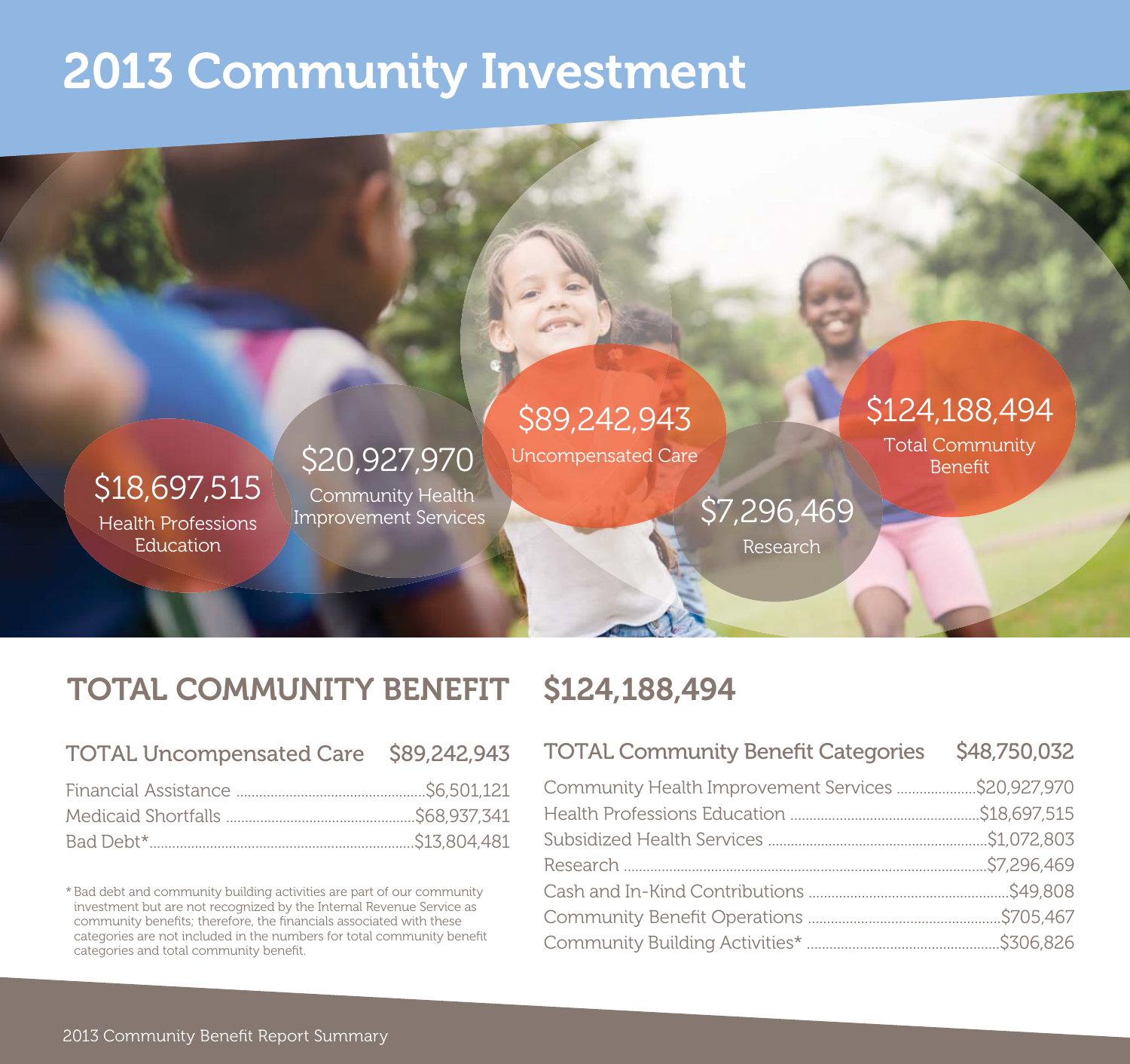# We Stand for Children.

Children's National is dedicated to fulfilling its vision of setting the standard in excellence in pediatric care, advocacy, research, and education, here in the nation's capital, around the country, and throughout the world.

This Community Benefit Report highlights a few of the many programs that, in 2013, were of great benefit to their communities, and were instrumental in helping Children's National address several priority areas – asthma, obesity, oral health, and sexual health. These programs include the:

### Heart Health Learning Power Collaborative (KiPOW!)

A partnership with George Washington University Medical School and DC Public and Public Charter Schools, that aims to improve child health by promoting adherence to the DC Healthy Schools Act, a landmark school wellness policy in close alignment with evidence-based pediatric obesity prevention guidelines. KiPOW is a mentored behavioral change model in which medical students not only talk about nutrition and physical activity; they also eat lunch with students and play together at recess. Improvement post-intervention in health literacy, blood pressure, and fitness scores in our pilot elementary schools predict a promising future for this program.

### Mid-Atlantic Center for Children's Health and the Environment (MACCHE)

One of ten Pediatric Environmental Health Specialty Units in the U.S. that provides educational programs and consultation on the impact of the environment on children's health. During the fiscal year 2013, MACCHE held several trainings on such topics as environmental management of pediatric asthma and the effects of climate change on allergy and asthma, including an intensive half-day workshop for 80 nurses in the region.

### Teen Life Clubs

An adolescent health and development program whose goal is to reduce sexual risk through after-school courses and activities, and stress sound decision-making skills and responsible life choices. This popular program, that served 44 youth in 2013, boasts a long list of community partners, including universities, youth sports and recreation programs, and numerous health advocacy groups.

### DC Pediatric Oral Health Coalition

A multi-disciplinary, community coalition comprised of stakeholders with insight and passion for improving the state of pediatric oral health in the District, this three-year program is now entering the implementation phase of its work. In 2013, this included securing Medicaid approval of coding procedures that allow dentists and primary care providers to bill and be reimbursed for fluoride varnish application and creation of a streamlined and multi-lingual oral health assessment form.

#### Student Innovators Program

An eight-week internship program that last year brought 31 science students from all corners of the globe to Children's National to study innovation theory and practice and design projects to impact the future of medical technology and healthcare.

### Parish Nursing Program

Partners nurses with leaders in the faith community to promote holistic health and wellbeing by raising awareness and educating families on childhood illnesses and prevention of disease and injuries through church events, community health fairs and festivals, parent meetings, and speaking engagements.

### Magnet® Champions Cereal Drive

A program sponsored by Magnet® hospitals of nursing excellence across the country, to provide children that normally rely on school meals, with breakfast during the summer months. In 2013, an astounding 9,389 servings of cereal were donated to the District's school children.